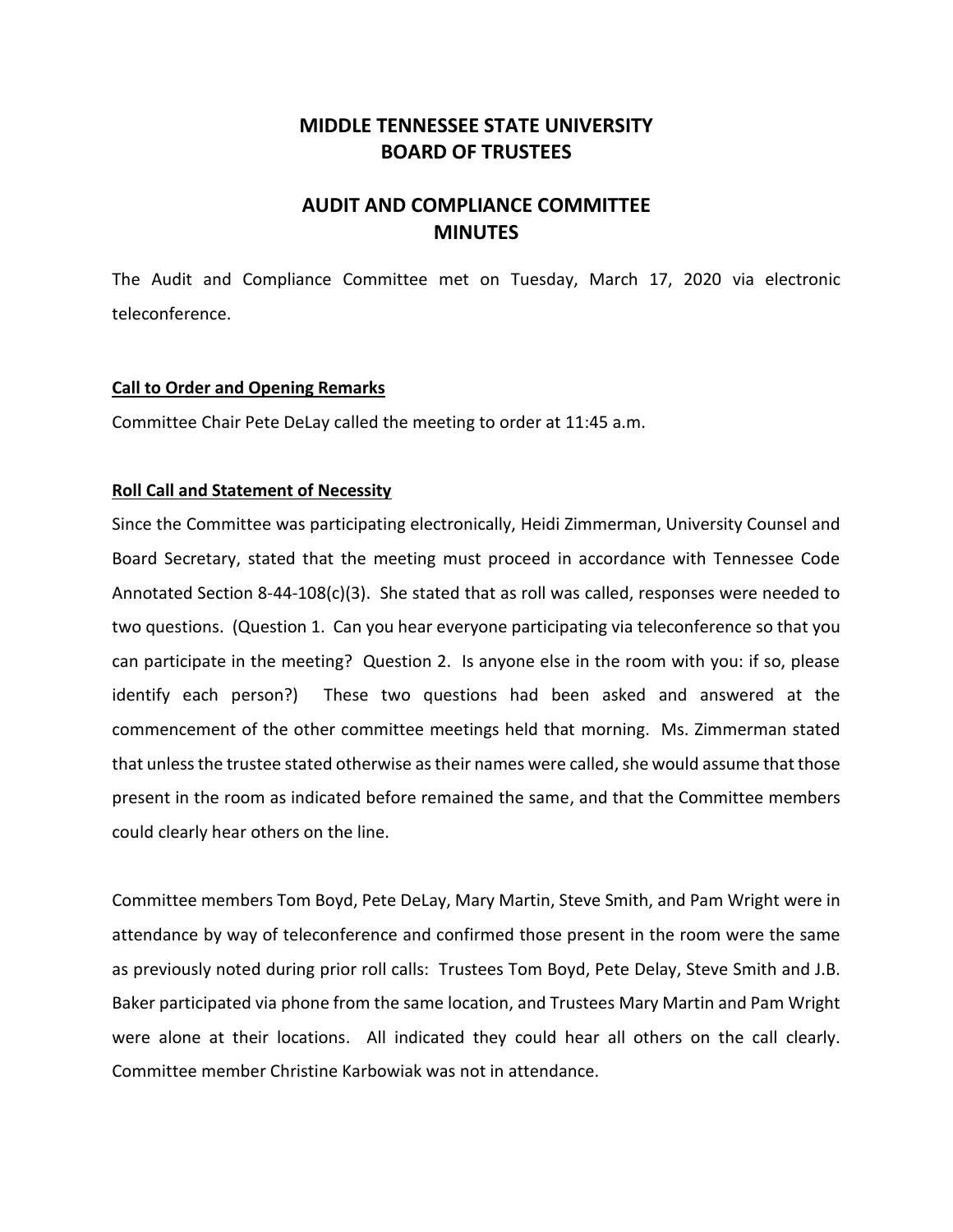Also present on the conference call were Trustees J.B. Baker, Darrell Freeman Sr., Joey Jacobs, and Samantha Eisenberg. President Sidney McPhee; Alan Thomas, Vice President for Business and Finance; Mark Byrnes, University Provost; Joe Bales, Vice President for University Advancement; Andrew Oppmann, Vice President for Marketing and Communications; Bruce Petryshak, Vice President for Information Technology and Chief Information Officer; Deb Sells, Vice President for Student Affairs and Vice Provost for Enrollment and Academic Services; Brenda Burkhart, Chief Audit Executive; Heidi Zimmerman, University Counsel and Board Secretary; and, Kim Edgar, Assistant to the President and Chief of Staff were also in attendance.

Ms. Zimmerman stated that a quorum was not physically present, but that one would exist with the inclusion of the Committee members participating electronically. In accordance with T.C.A. § 8-44-108(b)(2), in order to proceed without a physical quorum, the Committee was required to make a determination that necessity for the meeting existed. Ms. Zimmerman provided the following circumstances for the Committee's consideration to establish the necessity for holding the meeting:

- 1. The agenda included matters the Committee must consider and vote on in order to make recommendations to the Board of Trustees. These recommendations include several informational and follow up items to be shared with the Committee members.
- 2. The Board of Trustees will meet on Tuesday, March 31.
- 3. It was necessary for the Committee to meet in order to consider these matters prior to the Board's next meeting.
- 4. Due to concerns related to exposure to the coronavirus, it was determined that the Committee meeting should be held electronically and, thus, there was not a physical quorum without electronic participation of Committee members.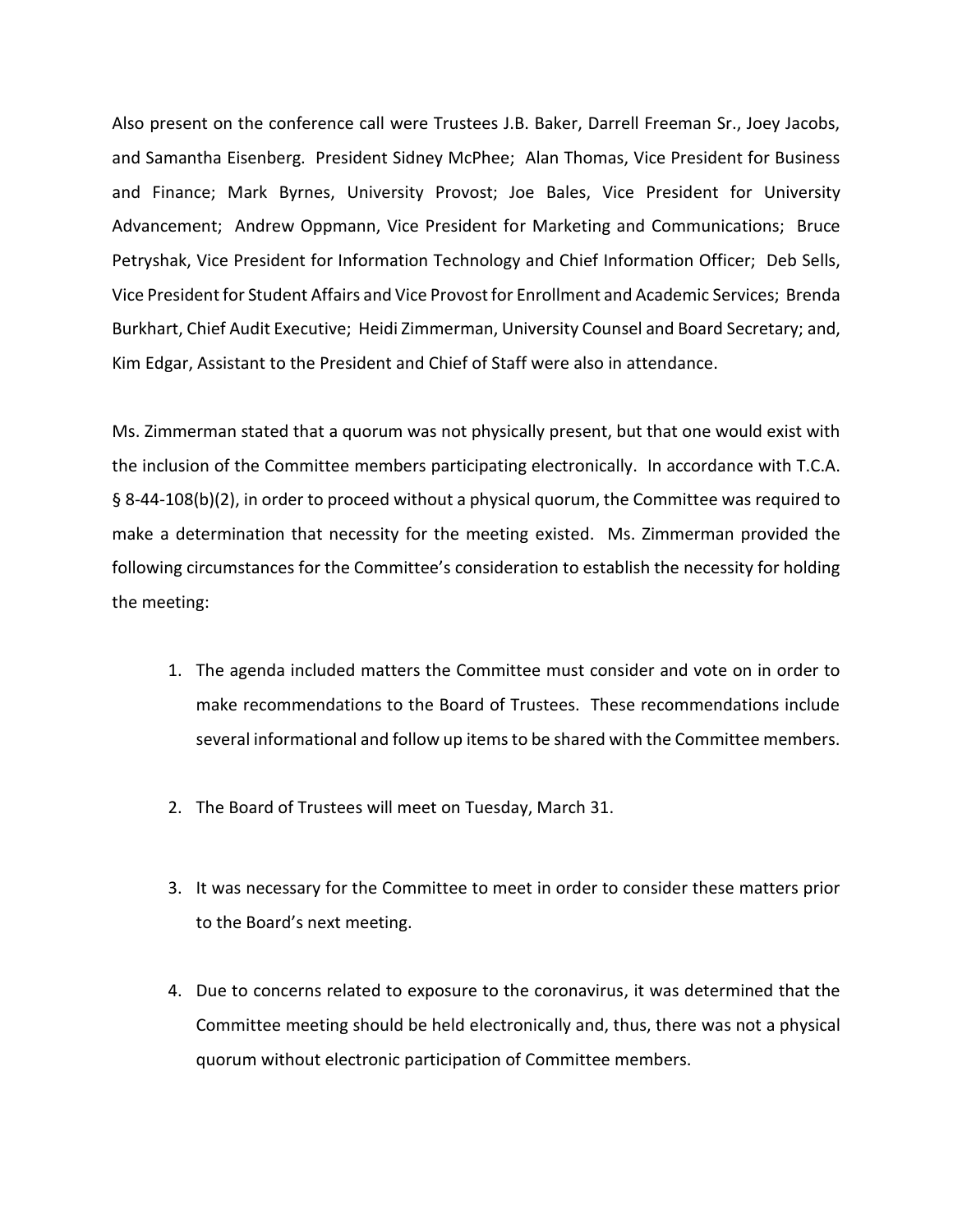Chairman Delay requested a motion and a roll call vote be taken for determination on the necessity of holding the meeting. Trustee Smith made the motion, which was seconded by Trustee Boyd. A roll call vote was taken and with all Committee members voting "Aye", the motion establishing the necessity of holding the meeting carried.

Trustee Delay thanked Christine Karbowiak for her exemplary service as the previous chairman of the Committee, citing her knowledge and experience as invaluable to the Board and the Audit and Compliance Committee.

#### **Approval of Minutes - Action**

The first agenda item was approval of the minutes from the November 12, 2019 Audit and Compliance Committee meeting. Trustee Boyd moved to approve the minutes from the November 12, 2019 meeting and Trustee Smith seconded the motion. A roll call vote was taken and, with all Committee members voting "Aye," the motion to approve the minutes from the November 12, 2019 meeting of the Audit and Compliance Committee carried.

#### **Report of Conflict of Interest Disclosures in 2019 - Information**

Gené Stephens, Assistant Vice-President for the Office of Compliance and Enterprise Risk Management, presented for the Committee's information the Report of Conflict of Interest Disclosures for 2019. There were 17 cases reviewed with most managed through mitigation plans. Ms. Stephens also stated as of March 1, 2020 Human Resource Services had sent out the Annual Notice of Conflict of Interest Disclosure.

#### **Review of President's Statement of Disclosure of Interests for 2020 – Information**

Ms. Burkhart presented the President's Statement of Disclosure of Interests for 2020 for information and the Committee's review, noting there were no changes from the disclosures made in 2019 and the form is a public record on the Tennessee Ethics Commission webpage. She also pointed out the form correctly discloses the position held as "President – University governed by Board of Trustees".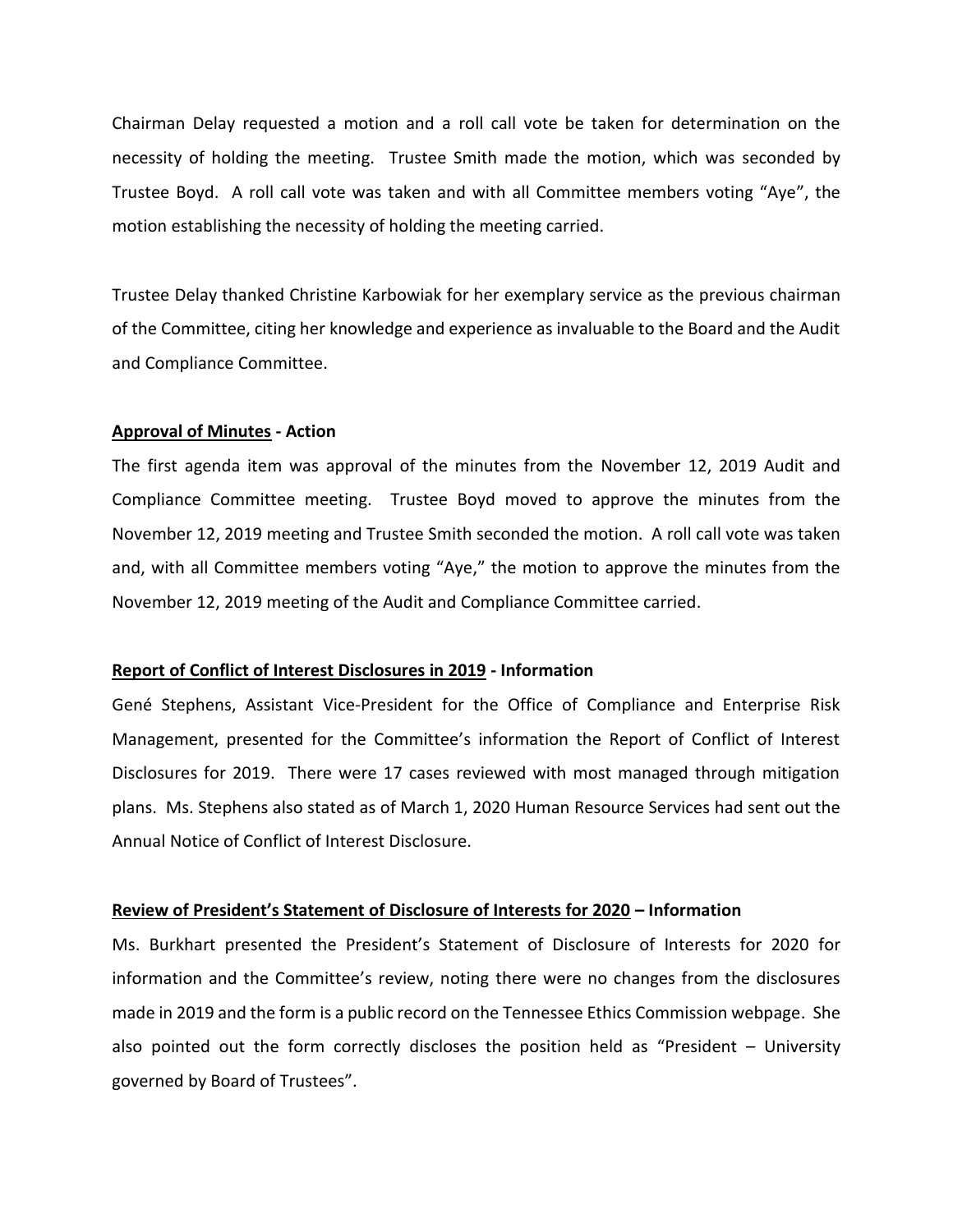#### **Report on Compliance with Public Records Policy - Information**

Ms. Zimmerman presented the Report on Compliance with Public Records Policy, Policy 120. A summary of the number of records requests received in 2019 was provided for the Committee's review. Ms. Zimmerman noted there were 170 total requests and also stated the denials are typically based on lack of Tennessee citizenship required by policy.

#### **Results of External Reviews - Information**

Ms. Burkhart presented the results of two external reviews. The Office of the Comptroller of the Treasury released the Results of Agreed-Upon Procedures Applied to the Statement of Revenues & Expenses for the Athletic Programs on January 13, 2020. The report indicated there were significant differences between the amounts in the athletic statements based on general ledger accounts and changes in the NCAA reporting requirements. The statements were revised to reflect the changes in the reporting requirements.

The Tennessee Department of Transportation, Grants Monitoring Section, conducted a desk review of two contracts with MTSU. There were no findings of noncompliance.

#### **Quarterly Report – Results of Internal Audit Reports – Information**

Ms. Burkhart presented the results of Internal Audit Reports. Two audit projects were completed with no reportable issues noted: the Audit of the Office of the President for Fiscal Year 2019 and the Audit of Football Ticket Sales and Paid Attendance for Fall 2019. The third audit report issued, the Review of the Use of the MTSU Owned Aircraft for the Period July 1, 2017 – November 30, 2018 included two recommendations management is implementing: written procedures needed for university plane and improvement needed with flight log documentation. The Committee was provided a draft copy of Policy 180 Operation and Use of University Aircraft for information/review. Discussion regarding the policy included notification of unassigned seats, the rate charged for using the aircraft, approval of the use of the university plane, and other non-MTSU affiliated users of the plane. Board Chair Smith requested that Alan Thomas send all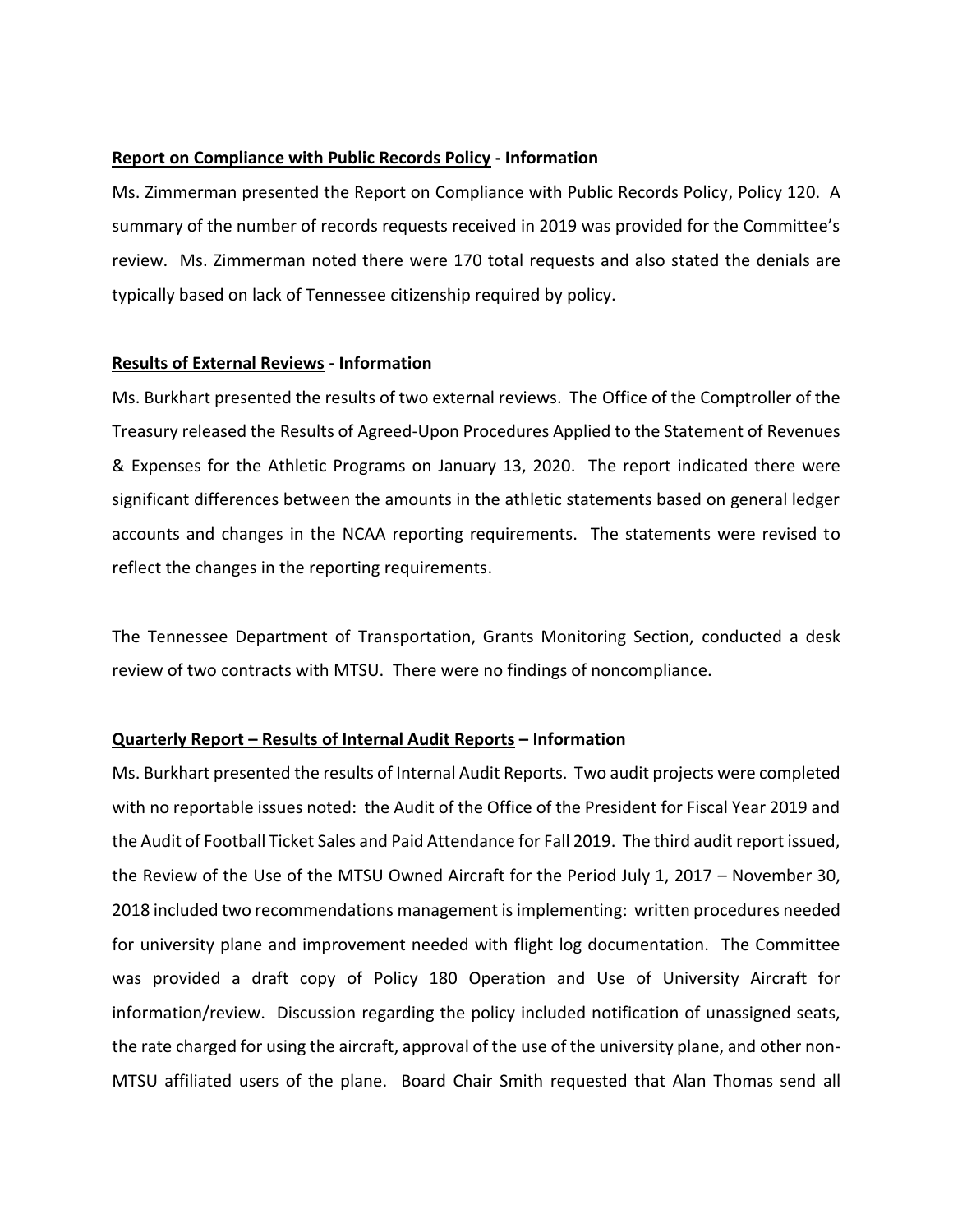trustees a copy of the procedures for requesting and obtaining approval for a flight. The approval of the policy was also discussed. Ms. Burkhart explained that it was an operational policy for a campus department, and approval of operational policies was delegated to the President. Committee members agreed that it was an operational policy. The current status of the Internal Audit Plan for Fiscal Year Ended June 30, 2020 was also included for the Committee's review.

#### **Follow-Up Item: Update of Corrective Actions – Comptroller's Audit of Athletics - Information**

At the Committee's last meeting on November 12, 2019 the Committee requested an update on the corrective action taken to address the findings and internal control deficiency discussed in the Comptroller's Audit of Athletics report. For better management of the vendor provided sports apparel allotments, the Athletic Department developed written procedures addressing the required approvals, the allocation process and the documentation requirement for reporting an employee's extra compensation. The Committee was provided a copy of the procedure and the extra compensation form for athletic apparel allotments. To address the deficiency of "inadequate oversite of use of Sponsorship Trade" Athletic Department officials established an electronic process for requesting and approving the use of trade. Electronic approvals are granted by the Athletic Director or Senior Associate Athletic Director with the Athletic Business Office maintaining the supporting documentation and tracking the use of the sponsorship trade.

# **Follow-Up Item: Review of the Draft Report of the Audit of the Office of the President - Information**

During the Committee's review of the draft report of the Audit of the Office of the President, a quarterly report of the budget to actual expenses of the accounts for the operations of the Office of the President was requested. Ms. Burkhart presented the Quarterly Reporting of Expenses for the Operations of the Office of the President for the Period July 1, 2019 to December 31, 2019. Ms. Burkhart asked the Committee if an annual report of budget to actual expenses would be sufficient since the majority of the expenses are salary and benefits. Committee members Pete DeLay and Pam Wright stated an annual report would be sufficient.